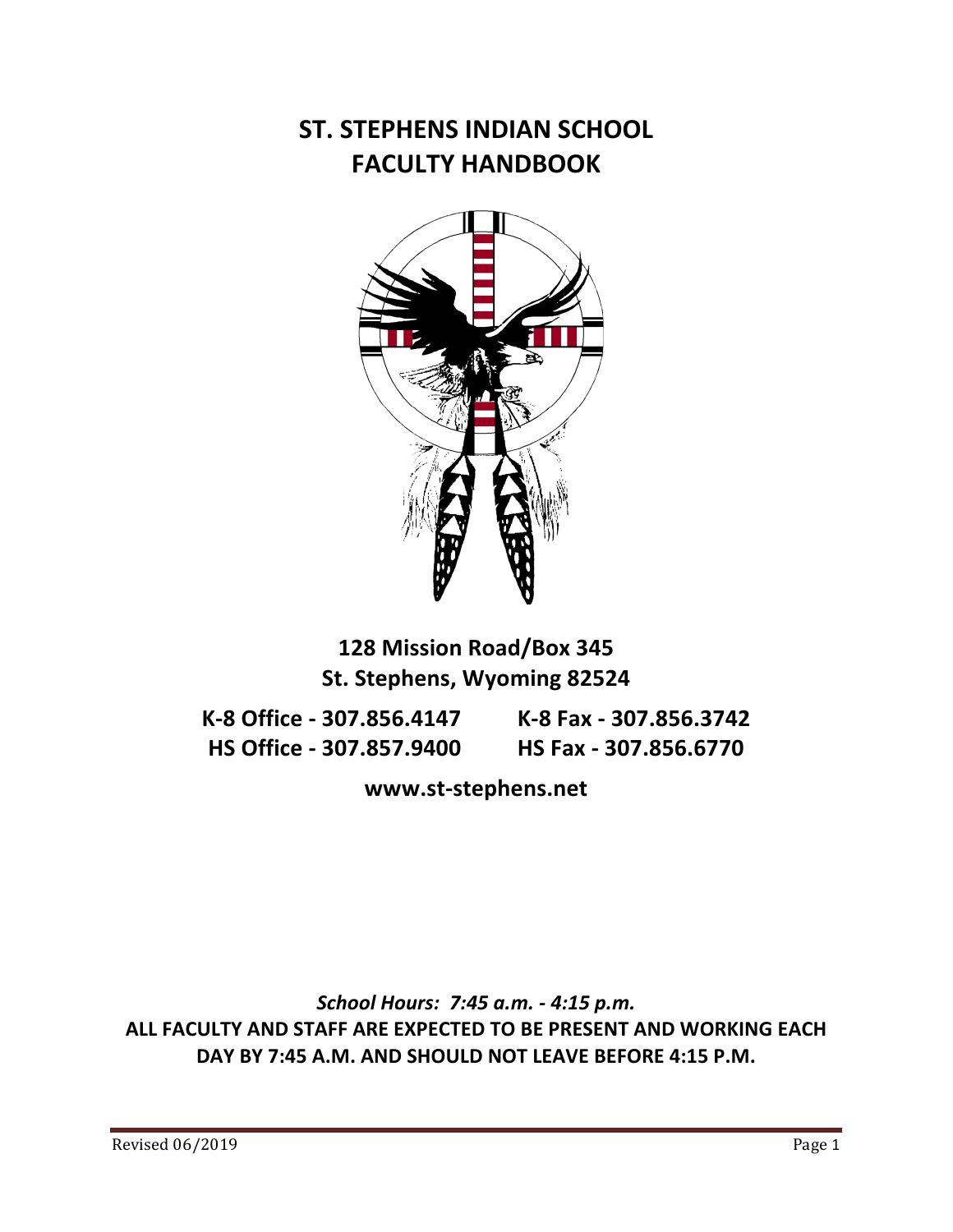# **MISSION STATEMENT** *TO#WALK#WITH#DIGNITY,#KNOWLEDGE,#AND#WISDOM*

# **VISION\$STATEMENT**

All students will be provided a safe, success-oriented, culturally-responsive educational environment which will develop responsible, respectful, productive, and well-adjusted individuals in an ever-changing world.

# **PHILOSOPHY**

We, at St. Stephens Indian School, believe in the simple philosophy of life that has sustained the Indian people through the centuries: to walk with dignity, knowledge, and wisdom; to live in harmony with Earth and everything on it; to acknowledge, with thanks, the Great Spirit.

We believe that St. Stephens Indian School exists first and foremost for teaching and learning. Our students will be taught the skills needed to live and be leaders in modern society, within a curriculum framework, which includes the art, language, and beliefs of American Indian culture and heritage.

We believe that all students can learn when provided with a positive, successoriented, and safe environment. STUDENTS, TEACHERS, ADMINISTRATORS, PARENTS, AND COMMUNITY MEMBERS ARE EQUALLY IMPORTANT IN THE LEARNING PROCESS.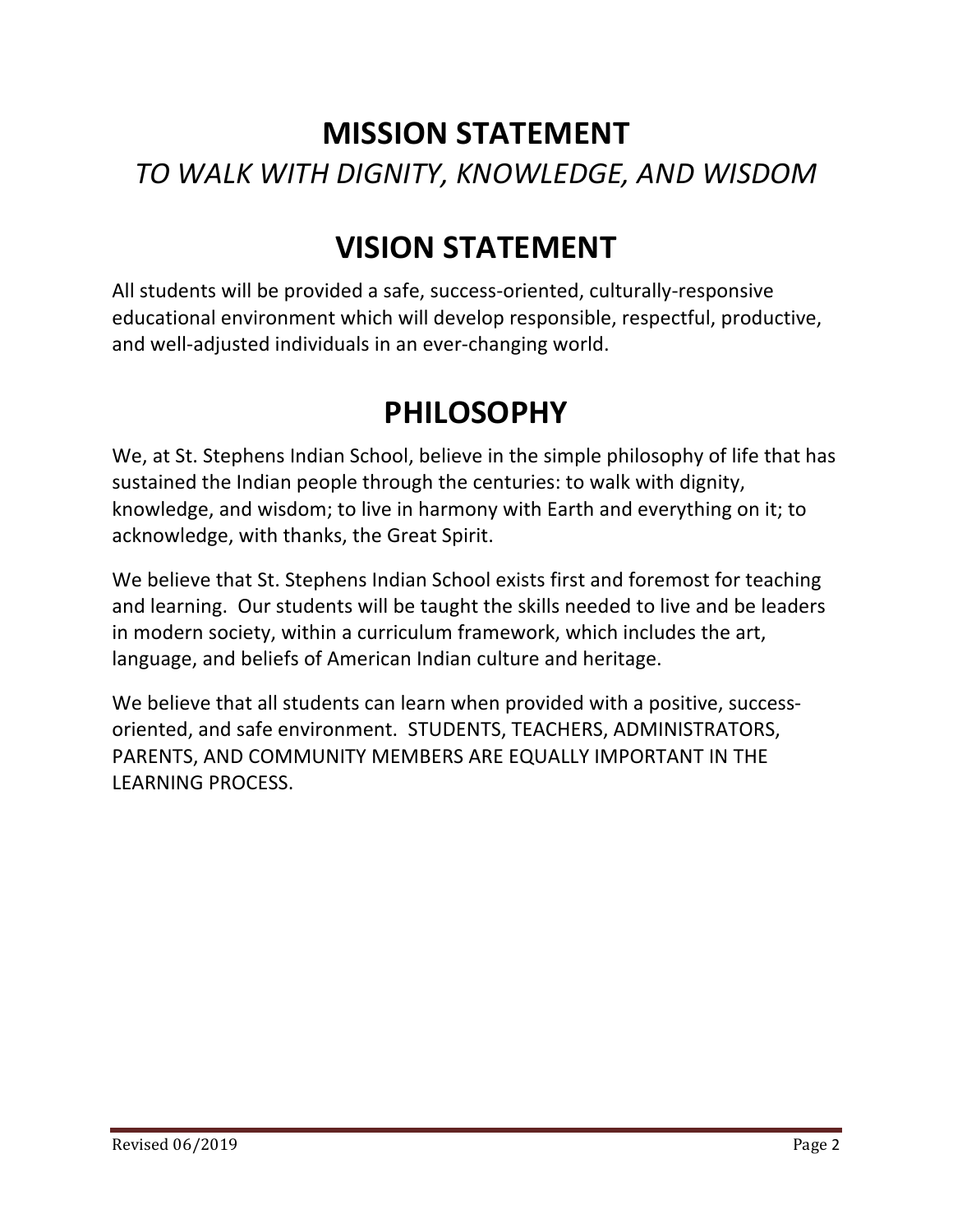#### **Attendance**

Teachers and support staff are to be in the school building and on duty during all school hours. Staff attendance at school and at school-sponsored activities builds positive relationships with coworkers, students, and families. Staff attendance is required at local inservice, teacher planning meetings, and scheduled staff meetings, as well. Punctuality exhibits professionalism and is required. The Annual School Board Meeting,  $8<sup>th</sup>$  Grade Moving Up Ceremony, and High School Graduation are important and staff should attend. In addition, to vote for School Board Members, attendance at one regular board meeting is required.

In case of an **EMERGENCY** that requires staff members to leave the building, they must first inform the administration and office personnel of his/her whereabouts and time of return. Faculty and staff are not to schedule routine errands during working hours, even during scheduled planning times. Staff presence is essential to the operations of the school. With the four-day school week, it is strongly encouraged that all staff members schedule medical, dental, and other personal appointments on Fridays.

St. Stephens is a closed campus school. Planning periods before and after lunch (or at any time of day) should not be used as extended lunch hours. During planning periods, teachers are expected to be **planning for instructional delivery to students**. A portion of teachers' planning periods should be dedicated to students in the Student Support Center (SSC). In addition, from time to time during planning periods, an administrator may require a teacher to cover another class if a substitute is not available. Every effort will be made to locate qualified substitutes to keep this from happening, however, if needed, teachers will be required to help in this area.

Personal cell phone use should be limited to times when staff members are not supervising students. However, it is acceptable to use one's cell phone to contact an administrator or security person in times of emergency. Using one's cell phone to contact other staff is also allowable as long as it does not disrupt the instructional delivery to students in either class.

# **Staff/Faculty Meetings**

All staff members will be notified of the time and location for staff/faculty meetings. Attendance at these meetings is mandatory and punctuality is required. Additional staff/departmental meetings may be scheduled at times and locations to be determined. If a staff member is unable to attend, it is their responsibility to notify the administration prior to the meeting. Coaches who are also staff members are required to attend staff meetings. It is the responsibility of the coach to make arrangements for their practices.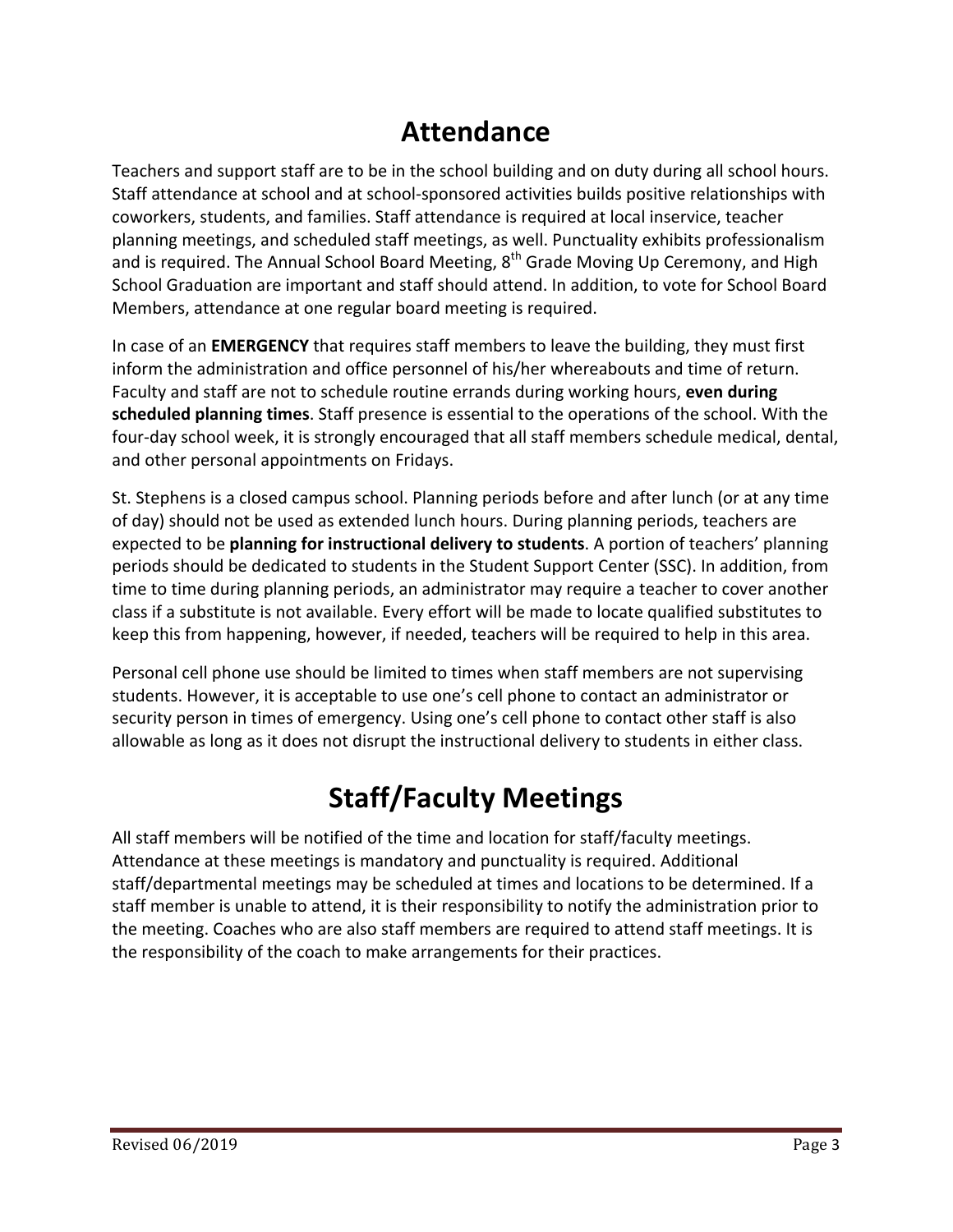## **Personal Leave, Vacation, and Holidays**

For details about personal leave, vacations, and holidays, please see the business office.

No staff leave will be granted except for medical or bereavement, for two weeks following the beginning of the school year and two weeks prior to the closing of the school year.

#### **Dress**

All staff members will wear appropriate professional clothing and footwear at all times. Our dress and appearance sets examples for our students, contributes to the school atmosphere, and exhibits professionalism.

## **Profanity**

No profanity is to be used in the presence of students, parent, or other staff. Profanity must also not be directed to students, parents, or other staff.

## **Duty**

All teachers/aides will be placed on a rotating roster for duty assignments. These rosters will be provided by the administration. Coaches will be assigned a duty schedule that accommodates their after school duties; this may result in a coach having more duty rotations in their off seasons.

## **Emergency\$Drills**

Emergency Drills will be held at least monthly, during which teachers shall supervise all student movement and behavior. Staff members shall treat each drill as if it were real; we never know when a real emergency may happen. The current Crisis Management Plan shall be posted in each classroom near the door, staff should be familiar with the plan, thoroughly discuss the plans with the students, and ensure proper conduct of the plans. Once a building has been exited, no one should re-enter until the 'all clear' has been received. After a lockdown, the safety director will unlock all doors; staff members should not unlock/open any doors.

#### **Classrooms\$and\$Work\$Areas**

Desks and chairs should be appropriately arranged to allow full teacher supervision of students, at all times. The setup of the classroom is the responsibility of each individual teacher.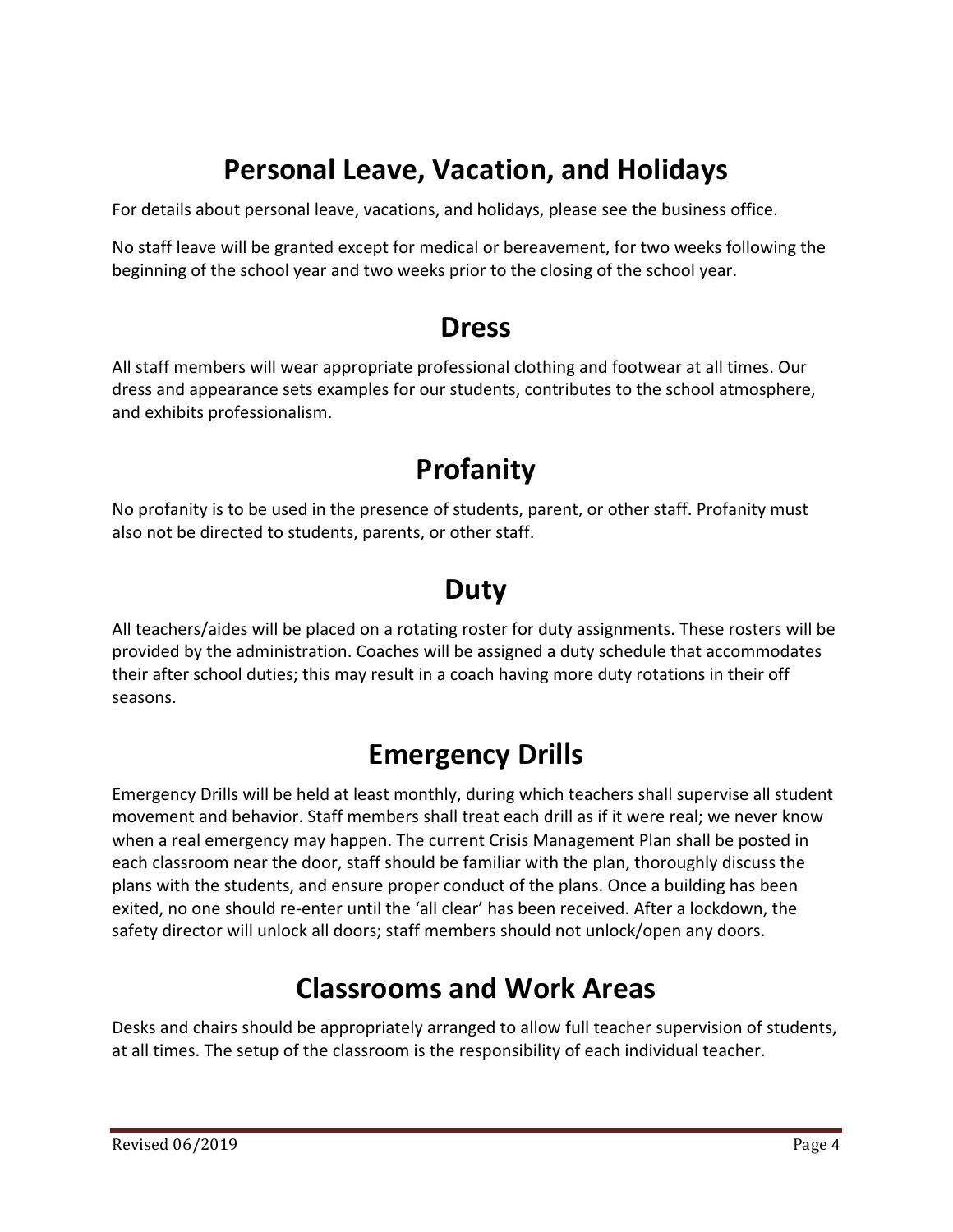# **Daily Classroom Procedures**

Take roll electronically every day at the beginning of each class period. It is very important to have accurate attendance records.

#### **Supervision of Students**

Student supervision is the responsibility of every staff member - all day - everyday. Staff members should place themselves accordingly in the classroom and hallways, be aware of what is happening, and allow for maximum supervision and control. In addition, it is the professional obligation of staff members to know and practice good behavior management strategies. Serious disruptions that cannot be handled in the classroom will be referred to and handled by the administration. Staff members should never be on their phones while supervising students.

Teachers and aides will attend **ALL** assemblies and accompany, supervise, and sit with students. Further, students must be supervised not only during school hours, but also at all times during school-related activities/events.

#### **Facility Use**

Administrators may open doors for staff desiring to work late or on weekends. However, it is the responsibility of the staff member to ensure that all outside doors are locked when they leave.

Coaches/sponsors must ensure that all doors are locked and that all athletes/participants have left campus prior to leaving the school following a meeting, practice, event, or contest.

## **Staff Parking**

All staff will park their personal vehicles in the designated parking lot.

## **Lesson\$Plans**

Lesson plans for the coming week must be turned in Monday morning at 8:00 a.m. Lesson plans should include: materials needed, written objectives, assignments, homework, cultural relevance, standards, and testing material.

Lesson plan format(s) will be at the discretion of the school principal but should be universal for the building.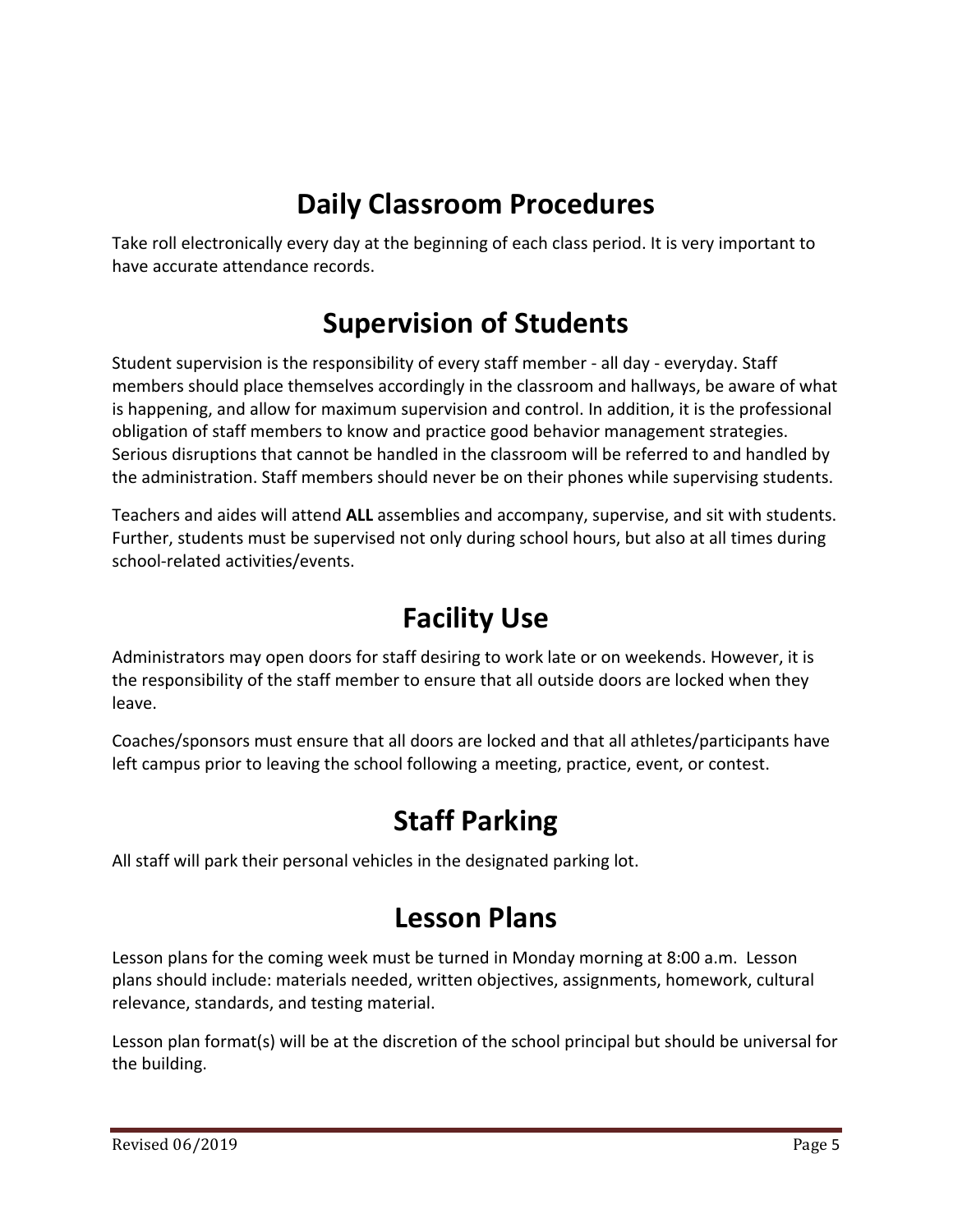# **Sub\$Plans**

Sub plans should include: materials needed, written objectives, assignments, homework, cultural relevance, standards, seating charts, and testing material. Staff should keep sub plans in a readily accessible location that can be found quickly by your substitute. Accuracy and legibility are important, as your substitute depends upon this planning.

Emergency sub plans should be in the office/classroom in the case that a teacher is unexpectedly absent. Building principals will give an example of what emergency sub plans should look like.

## **Substitute\$Teachers**

If a substitute is needed, due to illness or emergency, staff must call his/her supervisor as soon as the need is known. This is very important as finding substitutes can be difficult. In addition, substitute teachers affect student learning and early communication is appreciated.

#### **Staff Evaluation**

An **Initial Teacher** is defined as:

- One who is working in their first three years of teaching or,
- One who is in their first year in the district regardless of experience level.

#### An **Experienced Teacher** is defined as:

One who has three or more years of experience including at least one year at St. Stephens.

Initial Teachers shall be evaluated at least two times per year. The first evaluation shall be conducted no later than the end of the first semester, the second no later than February 28<sup>th</sup>. Experienced Teachers shall be evaluated at least one time per year, no later than February 28<sup>th</sup>.

## **Staff Travel**

Staff members are encouraged to attend inservice and professional development trainings in their areas of expertise. The number of reimbursable trips is limited, however, so staff are asked to submit travel requests as early as possible. All staff travel must be approved by the superintendent, and in some cases, by the school board.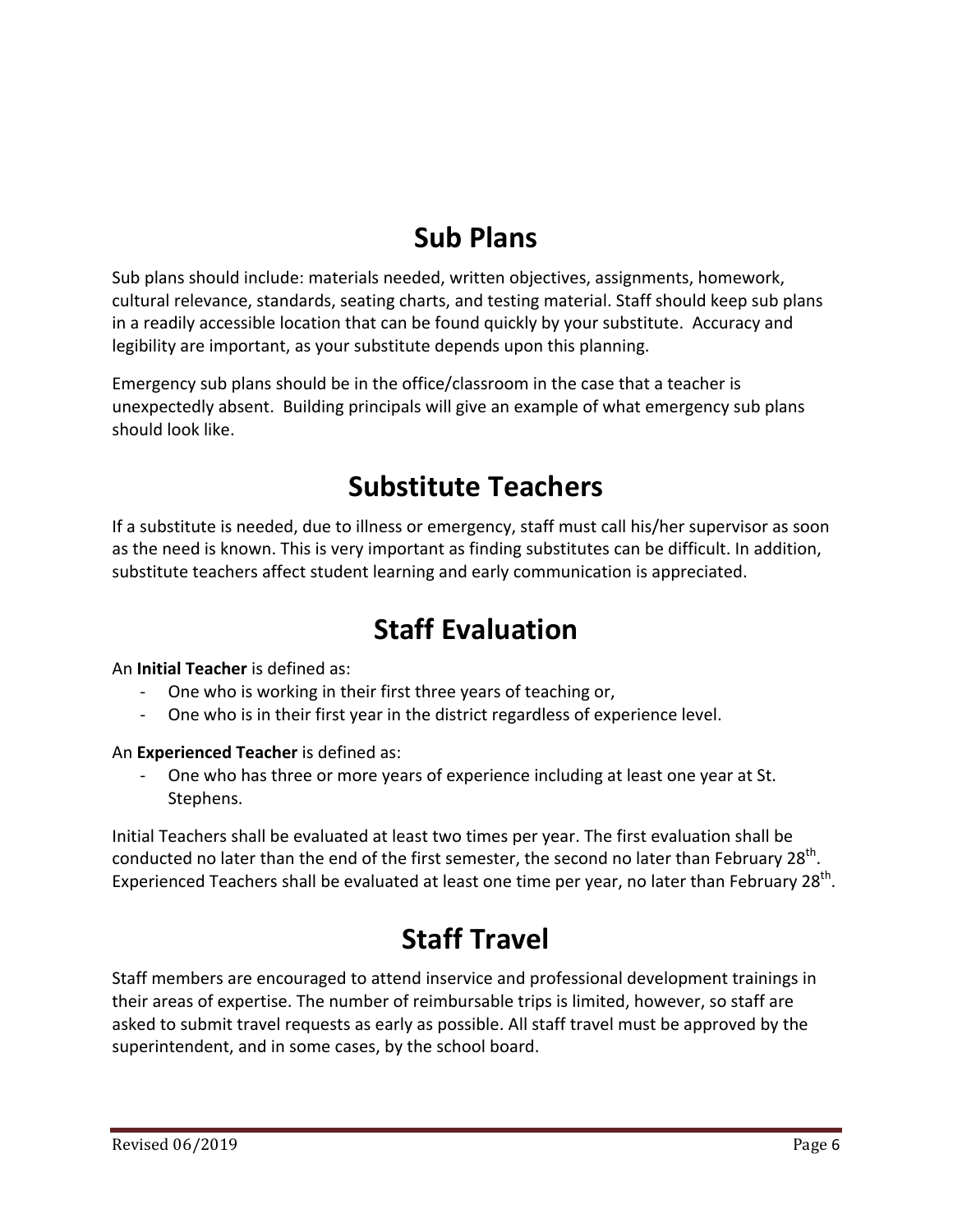## **Staff Travel Arrangements**

Travel request forms must be turned in to the business office. The business office will make the travel arrangements. All costs (per diem/mileage) are applied on the basis of Federal Government GSA rates. These rates may be subject to change. We encourage the use of school vehicles for all school-related travel. If a staff member chooses to take a school vehicle, he/she will not receive mileage in their travel check. Instead, he/she will use a school gas card.

Motel arrangements are made and paid for by the business office. Any incidental charges must be paid for by the staff member. If the staff member is unable to attend the trip, it is the responsibility of the staff member to cancel the room and pay any necessary cancellation fees.

# **Coach/Sponsor Policy for Hourly Staff Members**

All hourly staff members who are receiving additional pay for coaching/extra-curricular activities must use personal leave whenever they miss their regular work hours for an activity/sponsor work. Hourly employees must clock-out before they begin their extracurricular activity. These extra-curricular activities include: all coaching positions, concession sponsors, NHS sponsors, athletic event workers, and student council sponsors.

#### \*\*\* Extracurricular sponsors are not permitted to miss regular school duties unless it is for a school-sponsored, scheduled event. \*\*\*

# **Activity Bus/Suburban**

- Light's On suburbans will leave at 5:00.
- $\bullet$  It is the responsibility of the driver to ensure that the suburbans are left clean.
- The activity bus runs at 5:30. Coaches/sponsors must have students ready to board the bus/suburban at 5:30.
- When all students have boarded the bus, coaches/sponsors must notify the driver.
- Coaches/sponsors must inspect the bus after all road trips. All trash should be picked up and the bus should be left clean.

## **Out of Town Events/Field Trips**

All students should have a complete "blanket" permission form at the beginning of the school year for field trips, with a reminder note being sent to the parents just prior to the event. Sponsors are responsible for cleanliness of the bus interior and supervision of students. Sponsors must enforce bus safely and school rules through close supervision. Behavior infractions will be handled by the chaperone/sponsor. If the group make-up is both male and female, then chaperones of both sexes must accompany the students on overnight trips. *See "Student Eligibility" in the Student & Parent Handbook.*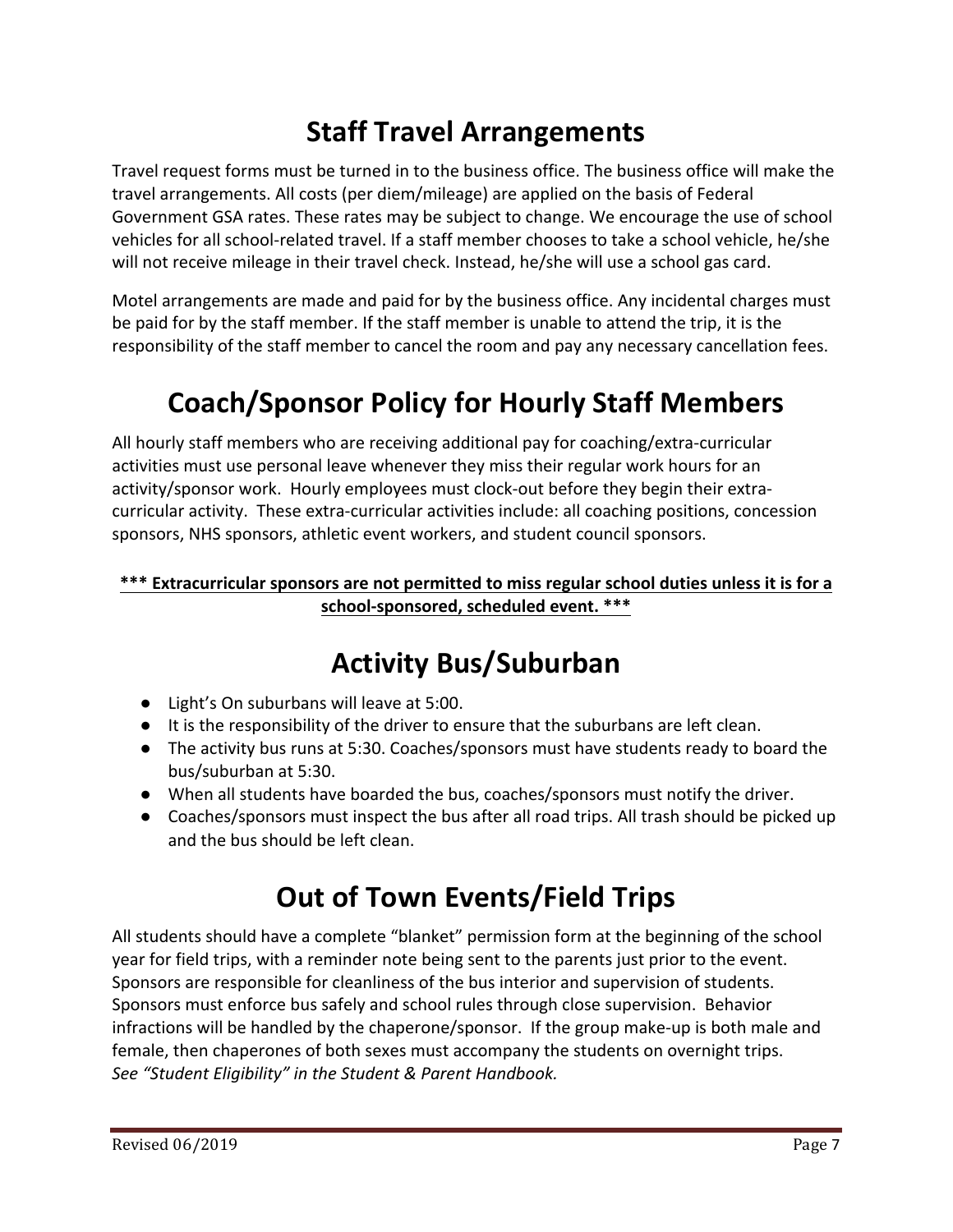## **Transportation of Students**

The transportation of students to and from sporting events, field trips, etc., is an important part of the supervision of students:

- $\bullet$  The faculty sponsor/coach must accompany the group on each field trip, and to and from each game.
- Only a licensed adult school employee may drive vehicles transporting students (employee's must get the proper documentation to the transportation director).
- The sponsor(s) must take roll prior to departure and prior to return, and account for all students. The attendance and sponsor's contact information should be left with the front office.
- Students are permitted to ride home with parents/guardians only if they sign out the student with the coach. Prior arrangements must be made with the administration if anyone other than the student's parent/guardian wants to sign them out.
- For extracurricular events, supervision does not end with the athletes being dropped off in the school parking lot. Supervision continues until ALL athletes have been taken home or picked up. No one should ever be left alone. Students must be dropped off at their home addresses. If a student needs to be dropped off at an alternate address, it must be cleared with the administration.
- \*\*\* Staff members/coaches should **NEVER** transport students in their personal vehicle. \*\*\*

## **Student Travel Arrangements**

Out-of-state travel must be approved one month in advance. The sponsor must provide information to the School Board along with proof that the money is in their activity account. The sponsor must have the Business Manager sign off that the money is in their activity account. No one is authorized to approach the Tribes for money without administrative approval in advance of the Board's permission for the trip.

## **Public\$Relations**

Staff members shall clear all news releases through the St. Stephens Indian School Superintendent. School policies, teachers, students, or events should not be compromised by remarks made to the public.

## **Parent Communication**

Parent/Teacher conferences will be scheduled twice a year. It is up to each school's principal to schedule the parent/teacher conference. Teacher attendance at Parent/Teacher Conferences is mandatory. Additional frequent contacts with parents of each student are strongly recommended. Parent notifications concerning positive aspects of student performance are encouraged.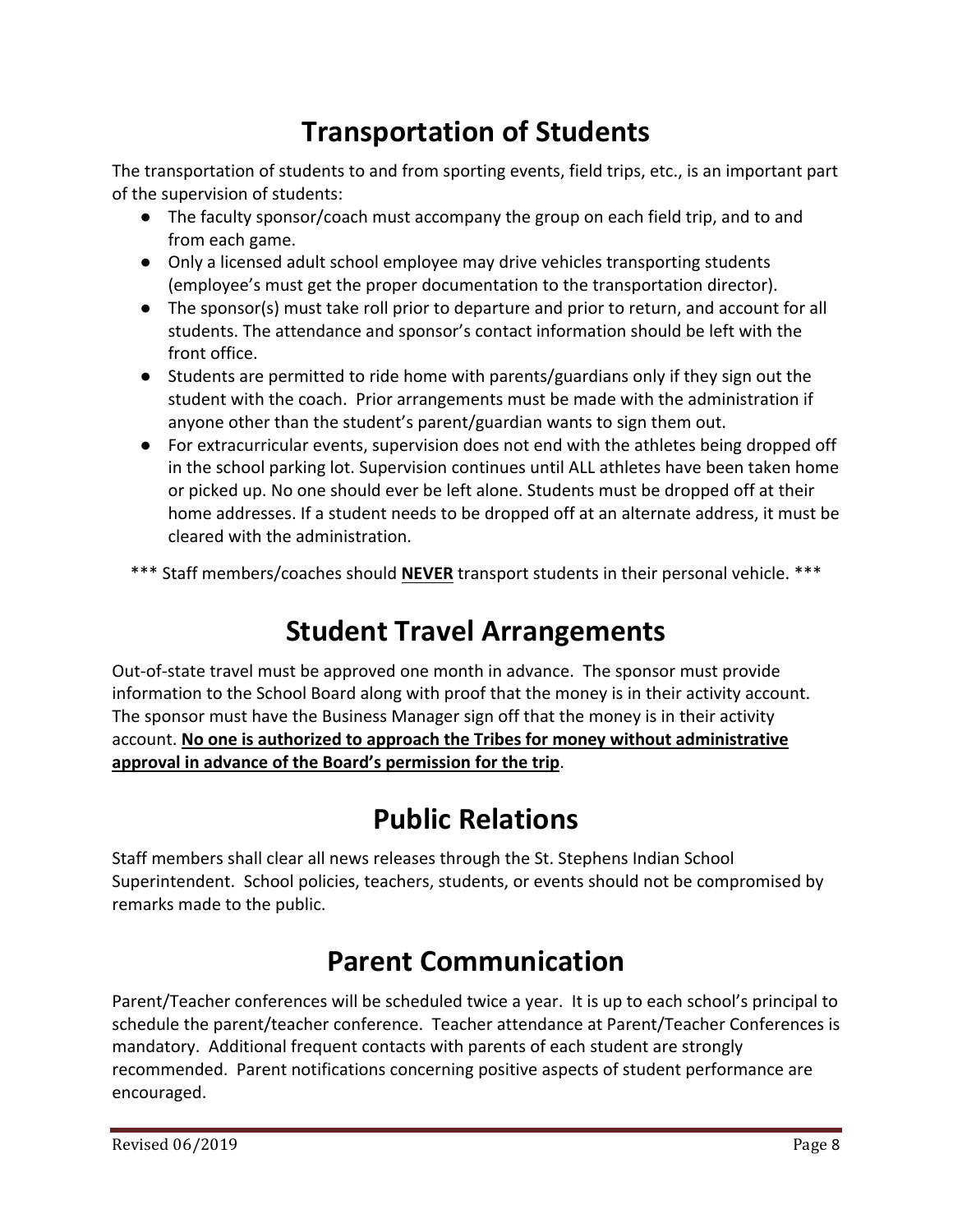Establishing positive community and parent relations is everyone's responsibility. The importance of regular communication to parents (when students struggle **AND** when they do well) cannot be overemphasized. Include written examples, with details of specific situations.

# **School\$Telephones**

Building telephones are for official school business. Teachers will be notified of incoming calls through a mailbox message (Check your box frequently). "Only in case of emergency will a teacher be called from a class to a place or accept phone calls. All Long-Distance calls must originate from the secretary's phone and be properly logged. Non-business long distance calls are at the expense of the caller. Cell phones are brought at the risk of the staff member, and should never be used while supervising students.

## **Accounts**

All monies collected or earned by any school organization must be turned in to the business office for bank deposit. Any money not turned in, lost, or stolen must be replaced by the organization or sponsor. Money raised by classes, clubs, or other school groups is to be used for the benefit of the class, club, or group. Regular deposits to the business office are highly recommended. Building principals should be kept up-to-date on all fundraising.

## **Fundraising**

All fundraising must be cleared through the principal and superintendent. All money generated and spent for fundraising must also be accurately accounted for. It is recommended that fundraising projects be planned and scheduled well in advance of target dates to allow sufficient publicity and to avoid conflicts. The Tribes should not be approached for funding unless it has been approved by all administrators.

## **Grants**

All persons applying for grants must present them to the administrative team and obtain school board approval before the application is submitted. This will protect the district from any hidden costs and let the business manager know what may be coming in. Grant managers must keep the business manager updated on the grants once approved.

## **Forms**

Important procedures and forms can be found in the Google Drive. If you have questions, please see the administration.

# **Purchasing\$and\$Ordering**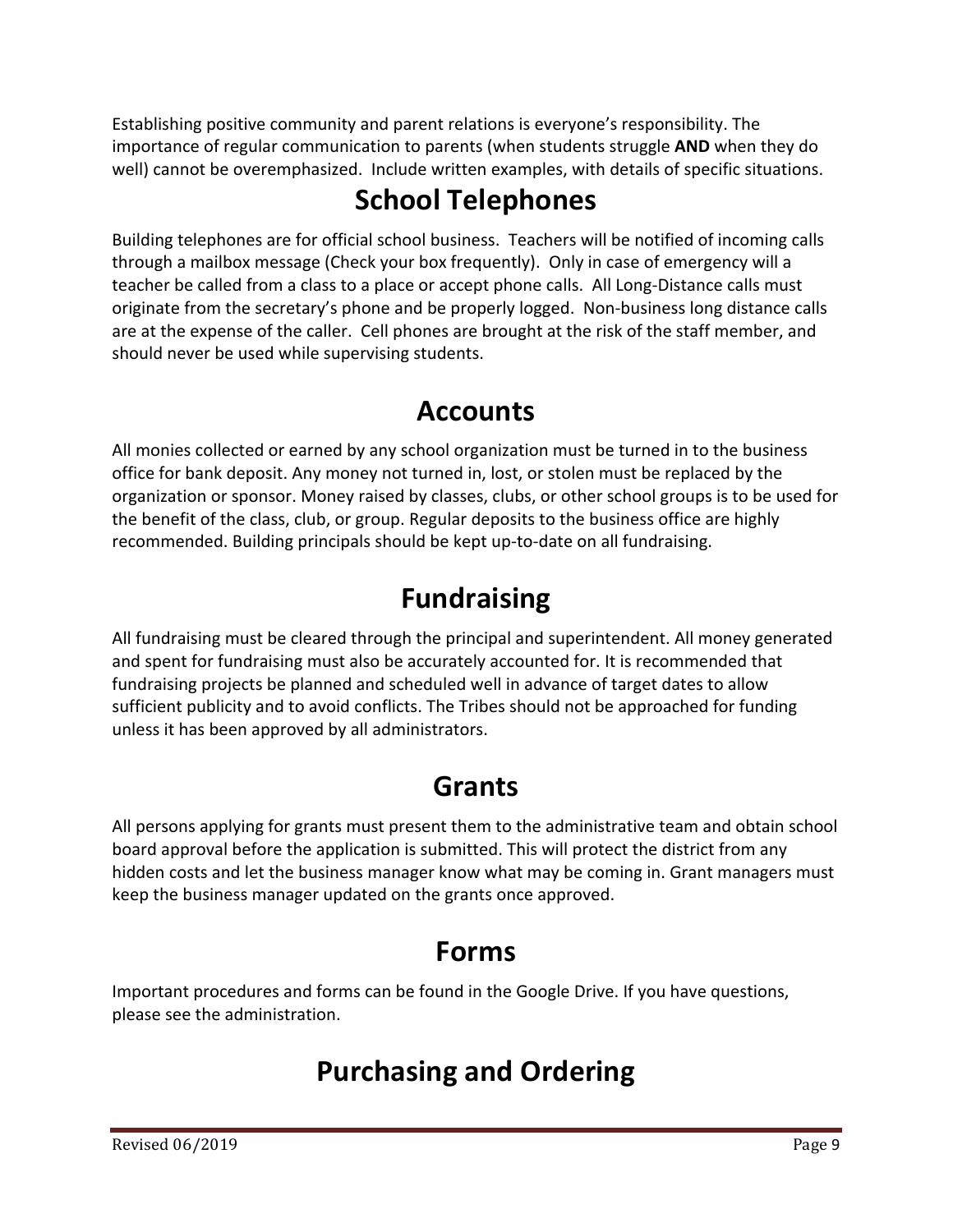See "Procedures" folder in Google Drive. For other questions/concerns, see the administration.

# **Keys**

Keys are dispensed from the Plant Manager. At the end of the school year, keys must be returned prior to your check-out sheet being signed.

# **Technology Equipment**

Laptops, iPads, and other electronic devices must be checked out through the Technology Director. Any damages to the device when retuned will be the responsibility of the employee. Repair costs will be taken from the school budget. However, it is possible that the employees will be held liable for repairs due to personal negligence.

# **Computer/Internet\$Acceptable\$Use\$Policy**

Staff are expected to follow Federal Department of Interior (DOI) regulations regarding computer/internet use. For the complete district policy, go to the school website, hover over the "Employees" feather, and click on 'Computer/Internet Policy.'

## **Bullying,\$Harassment,\$Sexual\$Harassment\$Policy**

Staff are expected to follow Global Compliance Network (GCN) regulations regarding bullying/harassment/sexual harassment. For the complete district policy, go to the school website, hover over the "Employees" feather, and click on 'Sexual Harassment Policy.'

# **Drug Free Workplace Policy**

Staff are expected to follow the General Compliance Network (GCN) regulations regarding drug/alcohol/tobacco use. For the complete district policy, go to the school website, hover over the "Employees" feather and click on 'Drug Policy.'

# **School Policy Manuals**

School policy manuals are available at both buildings.